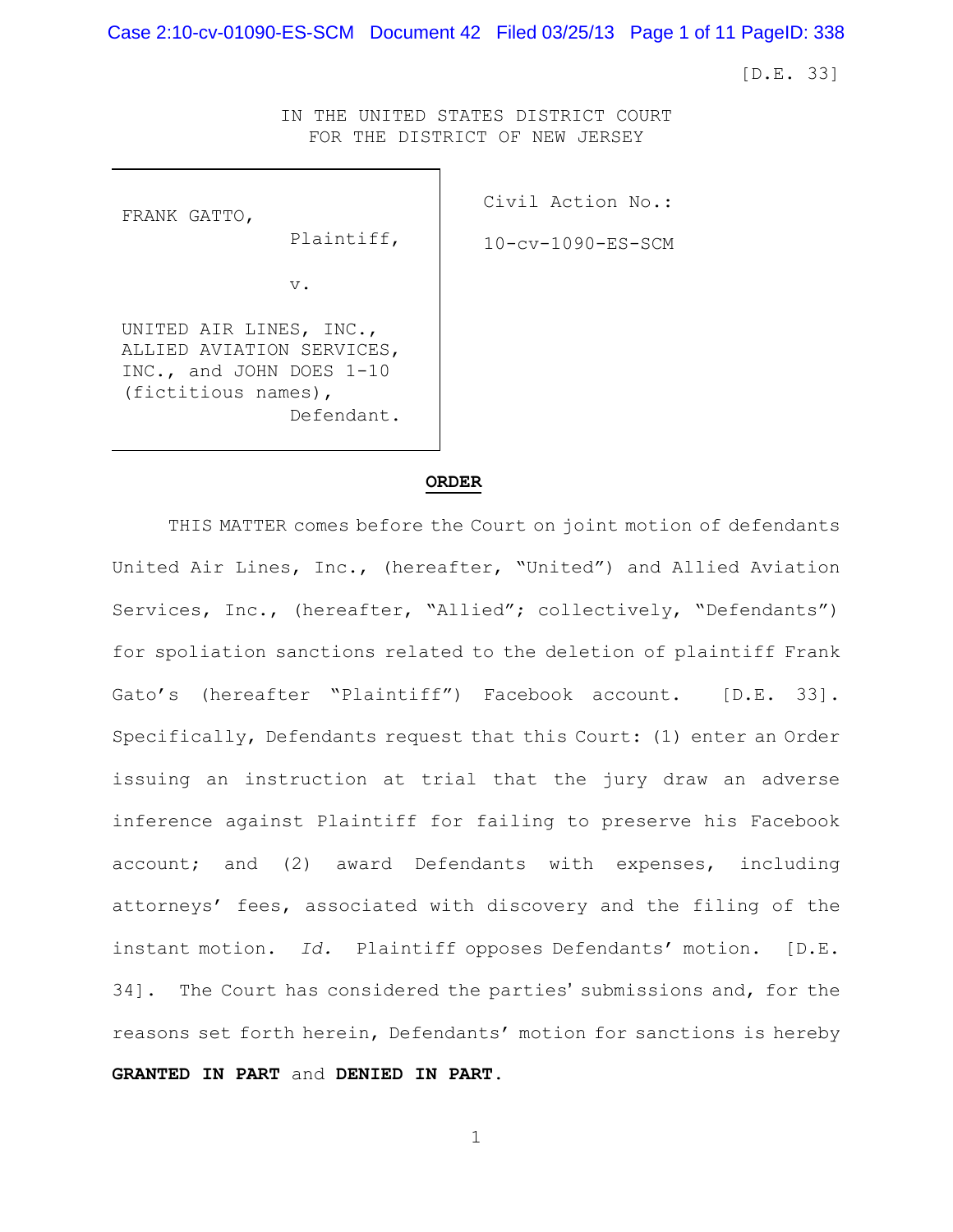Case 2:10-cv-01090-ES-SCM Document 42 Filed 03/25/13 Page 2 of 11 PageID: 339

#### **BACKGROUND**

This is a personal injury action arising out of an alleged accident that occurred on January 21, 2008, at the John F. Kennedy Airport. (*See* D.E. 1, Complaint at \*1). Plaintiff was employed as a ground operations supervisor for JetBlue Airways Corporation, and the alleged accident occurred in the course of Plaintiff's employment. *Id.* at \*2. Essentially, Plaintiff asserts that while he was unloading baggage an aircraft, owned and operated by United, caused a set of fueler stairs, owned and operated by Allied, to crash into him. *Id.*

Plaintiff alleges to have sustained a number of injuries as a result of the accident, including a torn rotator cuff, a torn medial meniscus, and back injuries. *Id.* Plaintiff also alleges that said injuries have rendered him permanently disabled, and that his disability limits his physical and social activities. *Id.* Furthermore, Plaintiff claims that he has been unable to work since July of 2008. (*See* Defendants' Brief in Support of Motion at \*6, D.E. 33-4).

Defendants have sought discovery related to Plaintiff's damages and his social activities. *Id.* at \*7. Defendant United's Third Request for Production of Documents to Plaintiff was served on July 21, 2011, and included a request for documents and information related to social media accounts maintained by Plaintiff as well as online business activities such as eBay. *Id.* On July 27, 2011, Defendant Allied joined in United's discovery requests, and on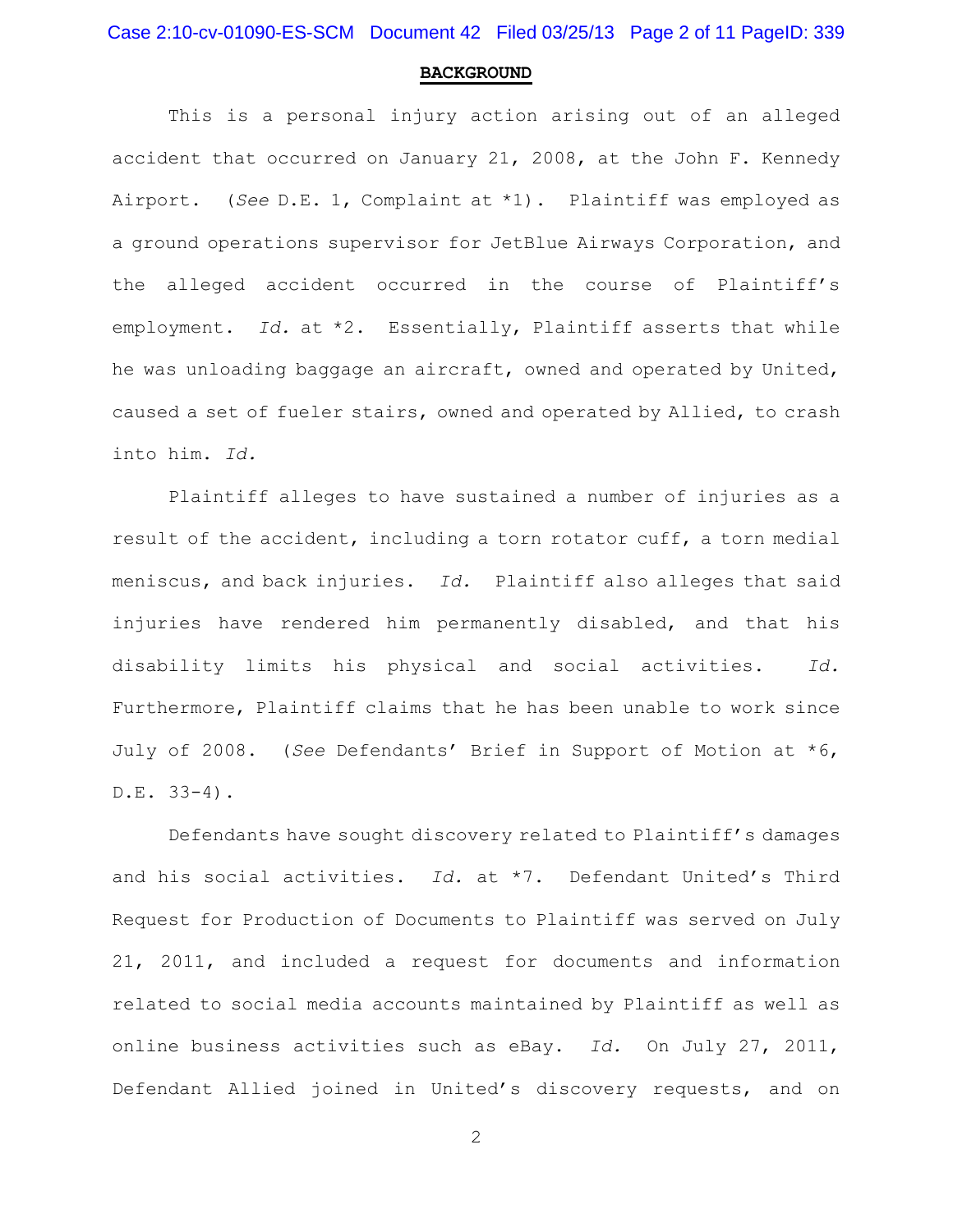November 21, 2011, Plaintiff provided Defendants with signed authorizations for the release of information from social networking sites and other online services like eBay and PayPal. *Id.* However, Plaintiff did not include an authorization for the release of records from Facebook. *Id.* Case 2:10-cv-01090-ES-SCM Document 42 Filed 03/25/13 Page 3 of 11 PageID: 340

After Defendants again requested authorization for the release of Plaintiff's Facebook records, the parties raised their discovery issue before Magistrate Judge Cathy L. Waldor during an in-person settlement conference on December 1, 2011. *Id.* at \*8. Judge Waldor ordered Plaintiff to execute an authorization for the release of documents and information from Facebook, and Plaintiff agreed to change his account password to "alliedunited." *Id*. While the parties dispute whether it was agreed that defense counsel would directly access Plaintiff's Facebook account, the parties do not dispute that the password was provided to counsel for the purpose of accessing documents and information from Facebook. *Id.*; (*see also* Plaintiff's Brief in Opposition, D.E. 34). Similarly, Plaintiff alleges that "assurances were given by Counsel for the Defendants at the December 1, 2011 conference that there would not be unauthorized access to the Facebook account online," whereas Defendants allege that there were no assurances given that the account would not be accessed. *Id.*

Plaintiff changed his password on December 5, 2011. (*See* Defendants' Brief in Support of Motion at \*8, D.E. 33-4). Shortly thereafter, counsel for United allegedly accessed the account "to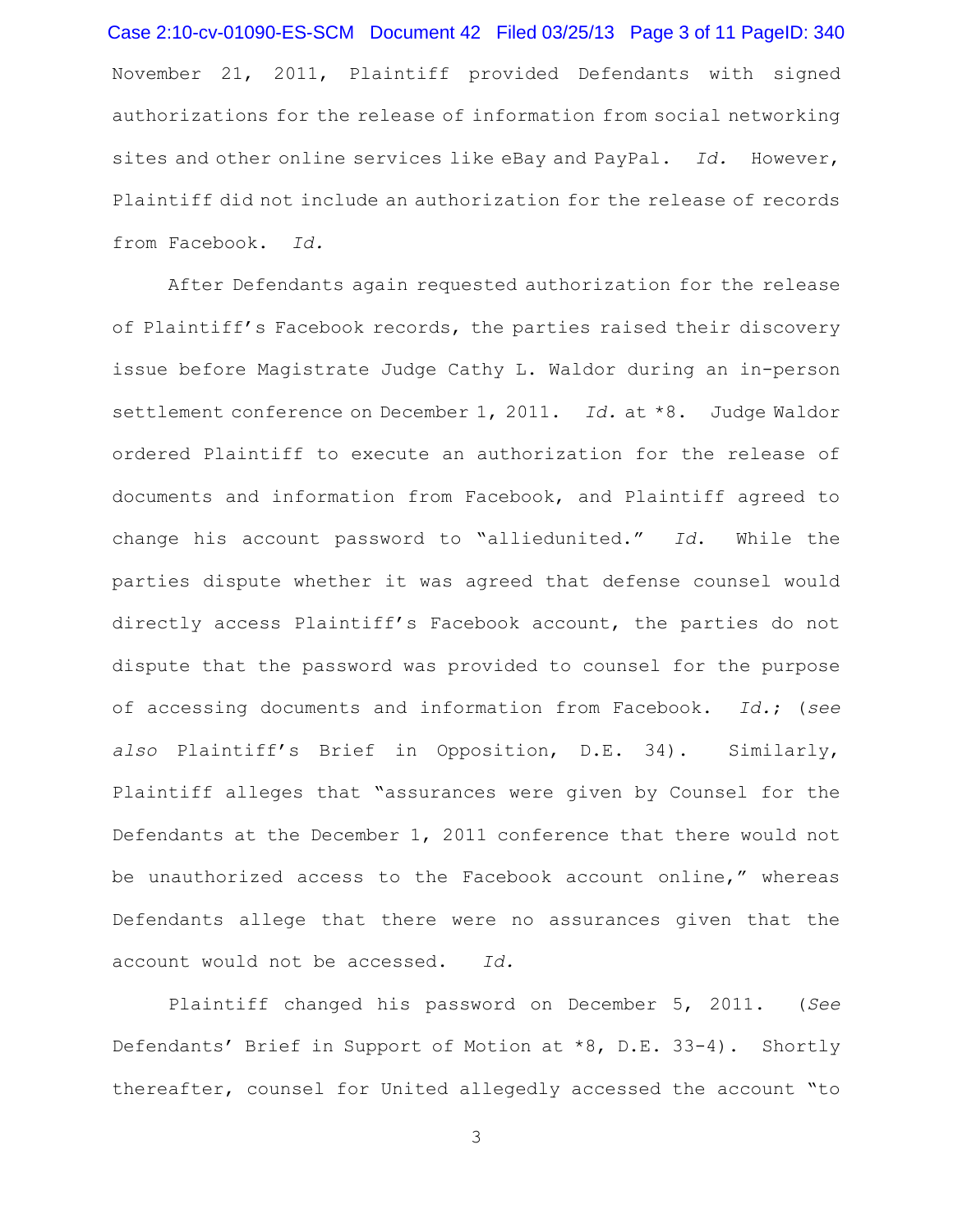confirm the password was changed," and printed portions of Plaintiff's Facebook page. *Id.* Counsel for Allied allegedly did not access or view any portion of Plaintiff's Facebook account. *Id.* at \*9. On December 9, 2011, counsel for Plaintiff sent an email to defense counsel indicating that Plaintiff had received an alert from Facebook that his account was logged onto from an unfamiliar IP address in New Jersey, and asked if Plaintiff's Facebook account had been accessed directly by defense counsel. *Id.* On December 15, 2011, counsel for United confirmed that Plaintiff's Facebook account had been accessed and that Plaintiff's authorization "had been sent to Facebook with a Subpoena in order to obtain the entire contents of the account directly from Facebook." *Id.* Case 2:10-cv-01090-ES-SCM Document 42 Filed 03/25/13 Page 4 of 11 PageID: 341

While Facebook did respond to the subpoena served upon it, Facebook objected to providing certain information related to Plaintiff's account due to concerns regarding the Federal Stored Communications Act. *Id.* Facebook instead recommended that the account holder download the entire contents of the account as an alternative method for obtaining the information. *Id.* Defendants allege that this issue was discussed with the Court during a telephone status conference on January 6, 2012, where Plaintiff's counsel advised that he would be willing to download the account information and provide a copy to the parties. *Id.* Defendants allegedly agreed to Plaintiff's proposal, with the condition that Plaintiff would also provide a certification that the data was not modified or edited since the December 1, 2011 settlement conference. *Id.*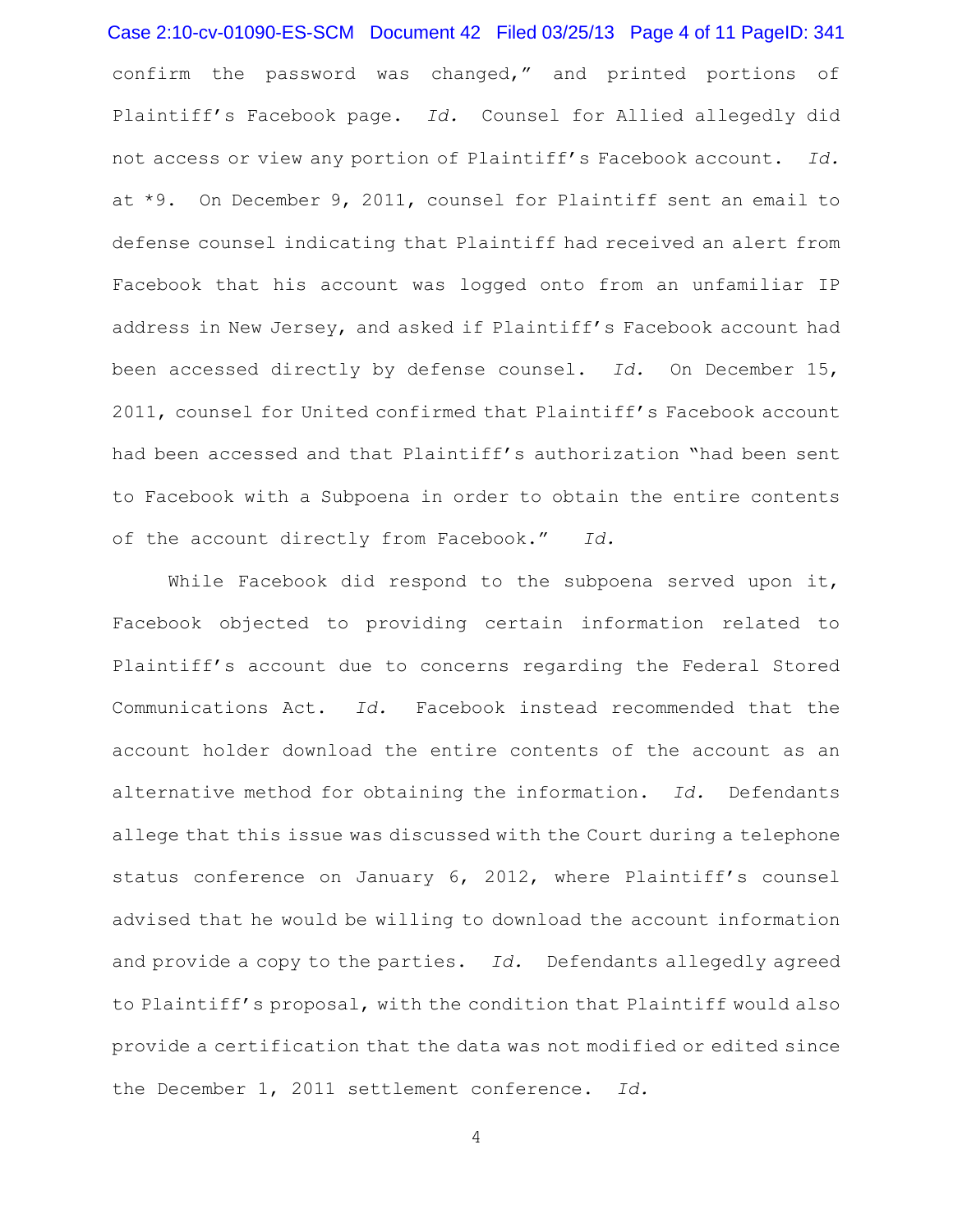# Case 2:10-cv-01090-ES-SCM Document 42 Filed 03/25/13 Page 5 of 11 PageID: 342

However, on January 20, 2012, Defendants were advised by Plaintiff's counsel that Plaintiff's Facebook account had been deactivated on December 16, 2011, and that all of Plaintiff's account data was lost. *Id.* at \*10. Plaintiff allegedly deactivated his account because he had received notice that it was accessed on December 6 and 7 by a New Jersey IP address that was unknown to him, despite counsel for United having already confirmed that it had directly accessed Plaintiff's Facebook account. *Id.* United's counsel requested that Plaintiff immediately reactivate his account, but the account could not be reactivated because Facebook had "automatically deleted" the account fourteen days after its deactivation.<sup>1</sup> *Id.* As a result, the contents of Plaintiff's Facebook account no longer exist and cannot be retrieved. *Id.*

Defendants contend that some of the contents of Plaintiff's Facebook account that were printed in black and white by counsel for United contain comments and photographs that contradict Plaintiff's claims and deposition testimony. *Id.* at \*13. This information allegedly includes physical and social activities in which Plaintiff

 $\overline{a}$ 

<sup>1</sup> There is some dispute between the parties regarding whether the Plaintiff did, in fact, merely deactivate the account and then neglect to reactivate it within fourteen days, thus causing the account to be "automatically deleted." As noted by Defendants, the procedures for deactivating versus permanently deleting a Facebook account are not identical. (*See* Defendants' Brief in Support of Motion at  $*12$ , D.E. 33-4). While Plaintiff argues that his account was merely deactivated, it appears from the record that Plaintiff must have taken additional steps required to permanently delete his account. *See id.* For the purposes of deciding the instant motion, the Court finds that it is irrelevant whether plaintiff requested that his account be deleted or merely deactivated, as either scenario involves the withholding or destruction of evidence.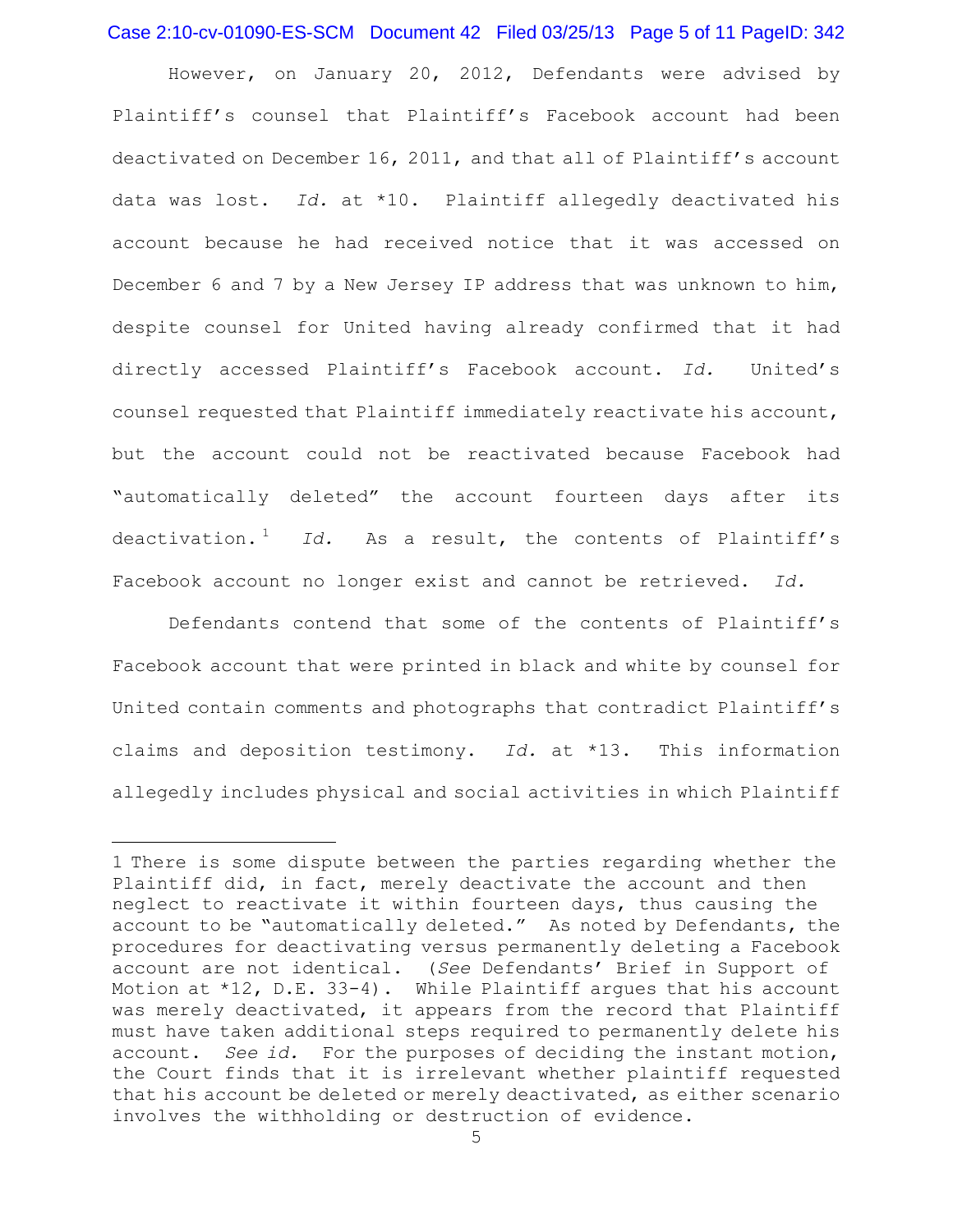engages, trips taken by Plaintiff, and evidence of Plaintiff's online business activities. *Id.* Defendants contend that the above constitutes discoverable evidence relevant to Plaintiff's claims for damages and overall credibility. *Id.* Case 2:10-cv-01090-ES-SCM Document 42 Filed 03/25/13 Page 6 of 11 PageID: 343

#### **DISCUSSION**

Spoliation occurs where evidence is destroyed or significantly altered, or where a party fails to "preserve property for another's use as evidence in pending or reasonably foreseeable litigation." *Mosaid Technologies v. Samsung Electronics*, 348 F.Supp.2d 332, 335 (D.N.J. 2004) (internal citations omitted). Litigants in federal court have a duty to preserve relevant evidence that they know, or reasonably should know, will likely be requested in reasonably foreseeable litigation, and the Court may impose sanctions on an offending party that has breached this duty. *See Scott v. IBM, Corp.*, 196 F.R.D. 223, 248 (D.N.J. 2000). "Potential sanctions for spoliation include: dismissal of a claim or granting judgment in favor of a prejudiced party; suppression of evidence; an adverse inference, referred to as the spoliation inference; fines; and attorneys' fees and costs." *Mosaid*, 348 F.Supp.2d at 335.

In determining which sanction is appropriate courts consider the following:

- (1) The degree of fault of the party who altered or destroyed the evidence;
- (2) The degree of prejudice suffered by the opposing party; and
- (3) Whether there is a lesser sanction that will avoid substantial unfairness to the opposing party, and where the offending party is seriously at fault, will serve to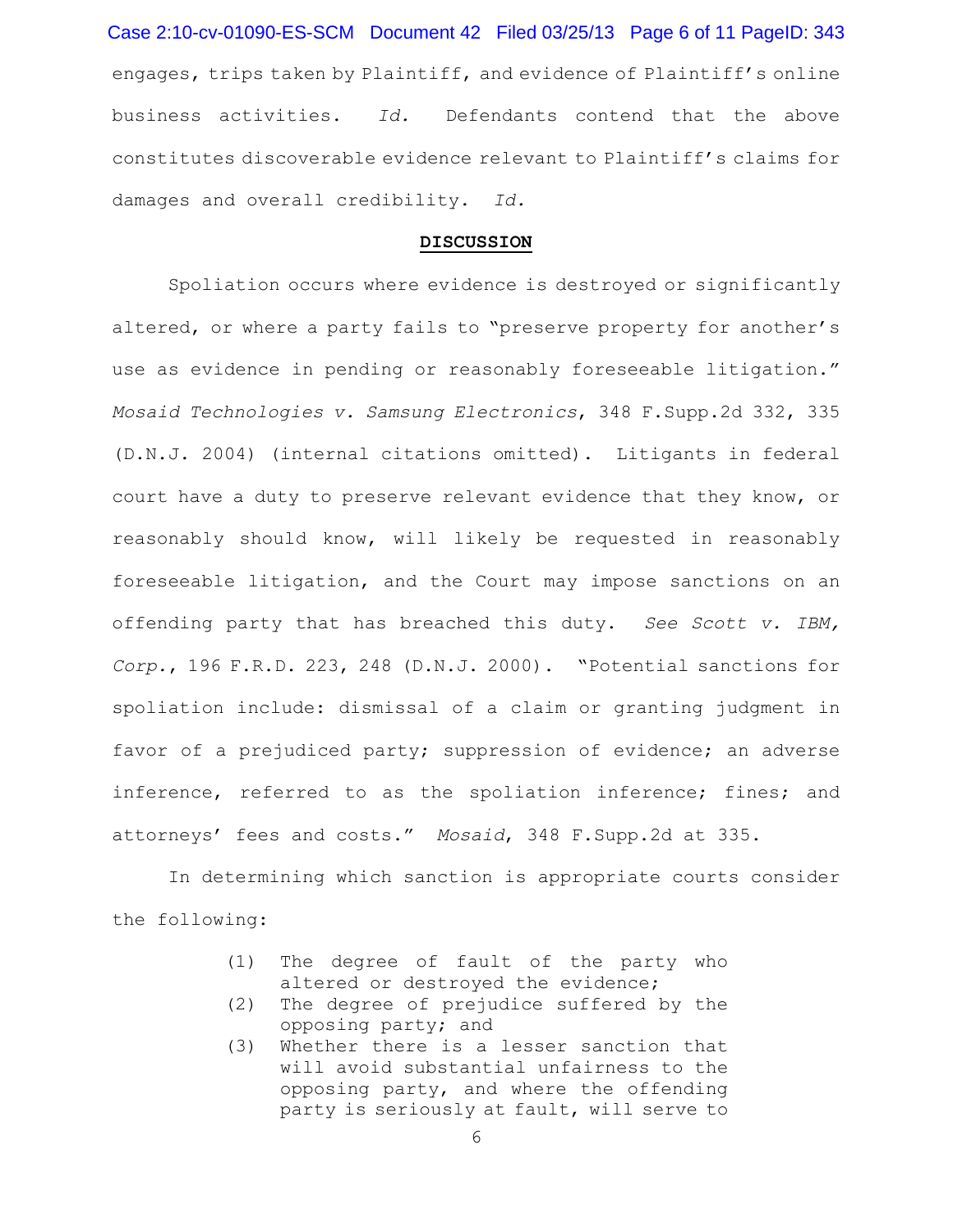## Case 2:10-cv-01090-ES-SCM Document 42 Filed 03/25/13 Page 7 of 11 PageID: 344

deter such conduct by others in the future.

*Schmid v. Milwaukee Elec. Tool Corp.*, 13 F.3d 76, 79 (3d Cir. 1994). Here, the Court will limit its focus to the adverse inference instruction and monetary sanctions, as they are the only sanctions that Defendants request. (*See* Defendants' Brief, D.E. 33-4).

An adverse inference, or "spoliation instruction," permits a jury to infer that the fact that a document was not produced or destroyed is "evidence that the party that has prevented production did so out of the well-founded fear that the contents would harm him." *Scott*, 196 F.R.D. at 248. The adverse inference instruction is predicated "upon the common sense observation that when a party destroys evidence that is relevant to a claim or defense in a case, the party did so out of the well-founded fear that the contents would harm him." *Mosaid*, 349 F.Supp.2d at 336. Before giving an adverse inference instruction, the Court must find that four factors are satisfied: (1) the evidence was within the party's control; (2) there was an actual suppression or withholding of evidence; (3) the evidence was destroyed or withheld was relevant to the claims or defenses; and (4) it was reasonably foreseeable that the evidence would be discoverable. *Id.*; *Brewer v. Quaker State Oil Refining Co.*, 72 F.3d 326, 334 (3d Cir. 1995); *Veloso v. Western Bedding Supply Co.*, 281 F.Supp.2d 743, 746 (D.N.J. 2003); *Scott v. IBM Corp.*, 196 F.R.D. 223, 248 (D.N.J. 2000).

Here, the deletion of Plaintiff's Facebook account clearly satisfies the first, third, and fourth of the aforementioned factors.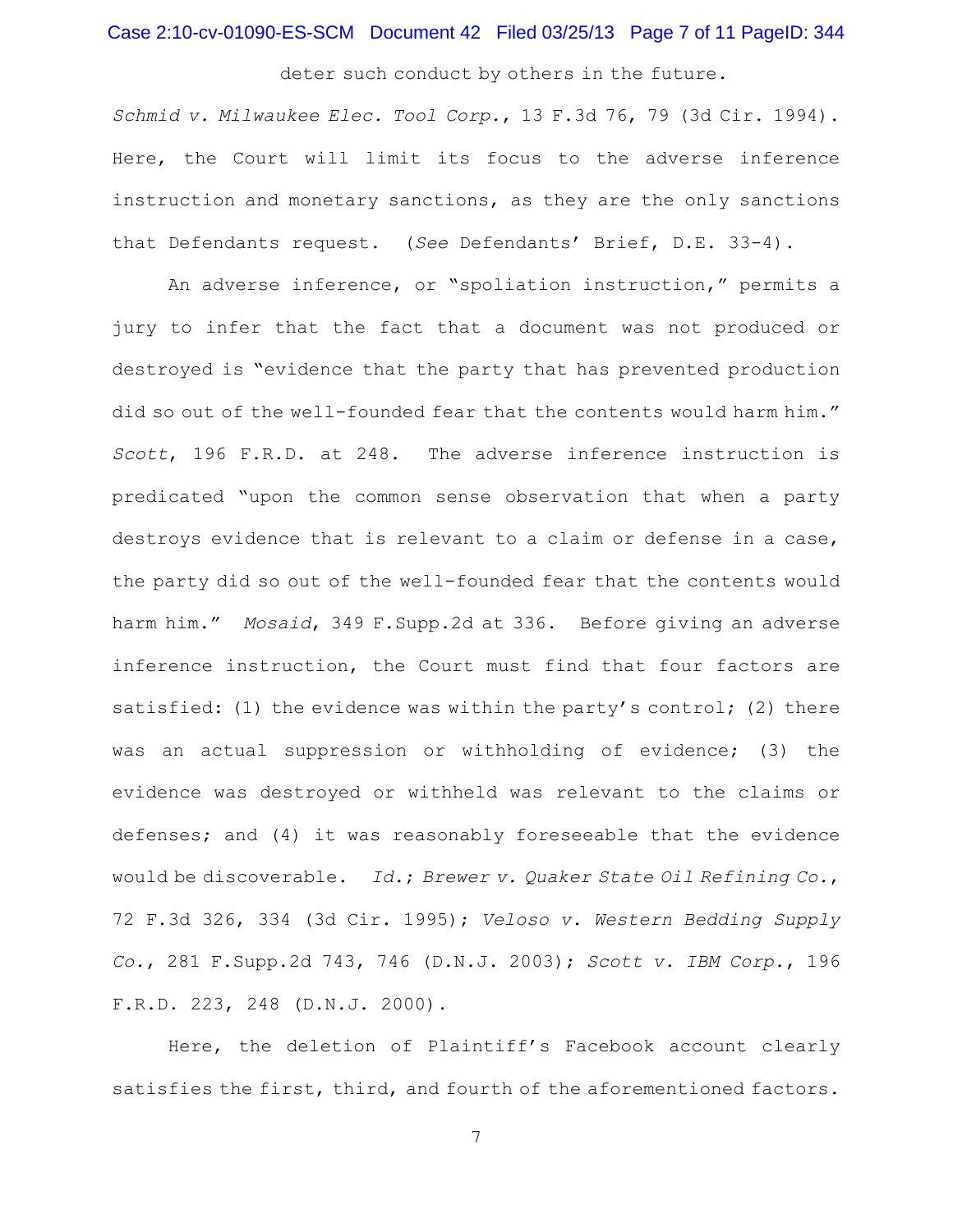Plaintiff's Facebook account was clearly within his control, as Plaintiff had authority to add, delete, or modify his account's content. *See Arteria Property Pty Ltd. v. Universal Funding V.T.O., Inc.*, 2008 WL 4513696 at \*5 (D.N.J. 2008). It is also clear that Plaintiff's Facebook account was relevant to the litigation. Plaintiff alleges to have sustained serious injuries in this personal injury action, and further alleges that said injuries have limited his ability to work and engage in social and physical activities. The Facebook information sought by defendants focused upon posts, comments, status updates, and other information posted or made by the Plaintiff subsequent to the date of the alleged accident, as such information would be relevant to the issue of damages. Thus, the first and third factors are both satisfied. Case 2:10-cv-01090-ES-SCM Document 42 Filed 03/25/13 Page 8 of 11 PageID: 345

With regard to the fourth factor, the Court finds that it was reasonably foreseeable that Plaintiff's Facebook account would be sought in discovery. Defendants requested Plaintiff's Facebook account information as early as July 21, 2011, nearly five months before Plaintiff deactivated his Facebook account. Furthermore, Plaintiff's Facebook account was discussed during the December 1, 2011, Settlement Conference, where Plaintiff was present and the Court order related to the discovery of information associated with Plaintiff's Facebook account. Accordingly, it is beyond dispute that Plaintiff had a duty to preserve his Facebook account at the time it was deactivated and deleted.

It follows that the only point of discussion that remains with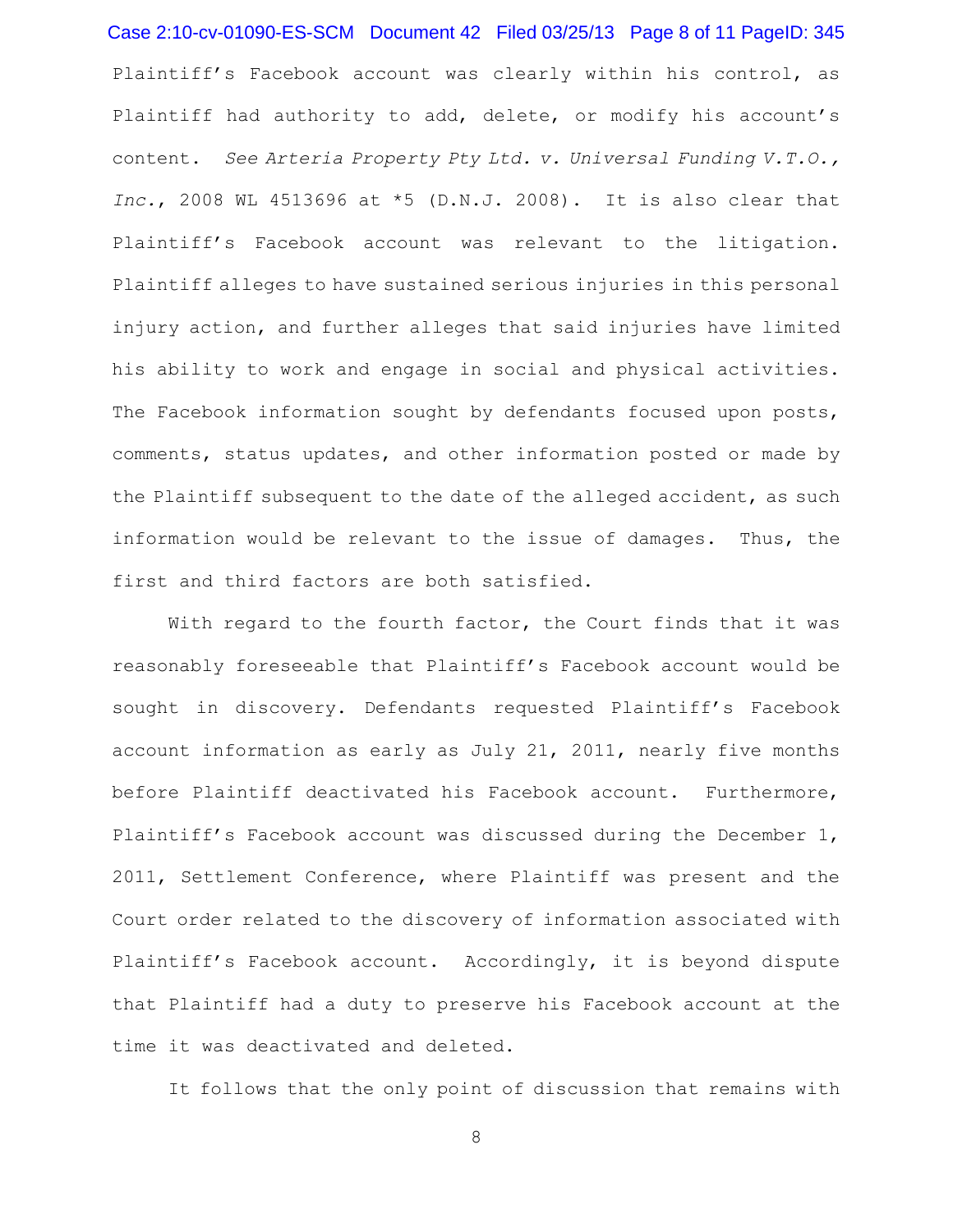regard to the appropriateness of an adverse inference instruction is the second factor, whether there was "actual suppression or withholding of evidence." Plaintiff argues that he did not intentionally destroy evidence or violate a Court Order, and that his actions fall short of the "actual suppression" standard. (*See* D.E. 34, Plaintiff's Brief at \*6). Plaintiff alleges that he had recently been involved in contentious divorce proceedings, and that his Facebook account had been "hacked into" on numerous occasions prior to this lawsuit and the settlement conference held in December of 2011. *Id.* Accordingly, Plaintiff asserts that he acted reasonably in deactivating his Facebook account after receiving notice from Facebook that his account had been accessed from an unauthorized IP address that he was unfamiliar with. *Id.* Plaintiff asserts that the permanent deletion of the account was accidental, and entirely the result of Facebook "automatically" deleting the account 14 days after its deactivation in accordance with company policy. *Id.* Relatedly, Plaintiff's counsel notes that Plaintiff was never personally advised that it was actually defense counsel that accessed his account until after the account had been permanently deleted, and at this point Plaintiff allegedly attempted to reactivate the account to no avail. *Id.* at \*6-7. Case 2:10-cv-01090-ES-SCM Document 42 Filed 03/25/13 Page 9 of 11 PageID: 346

The Court is not persuaded by Plaintiff's arguments regarding whether the evidence at issue was intentionally suppressed. As noted in *Mosaid*, the spoliation inference serves a remedial function, leveling the playing field after a party has destroyed or withheld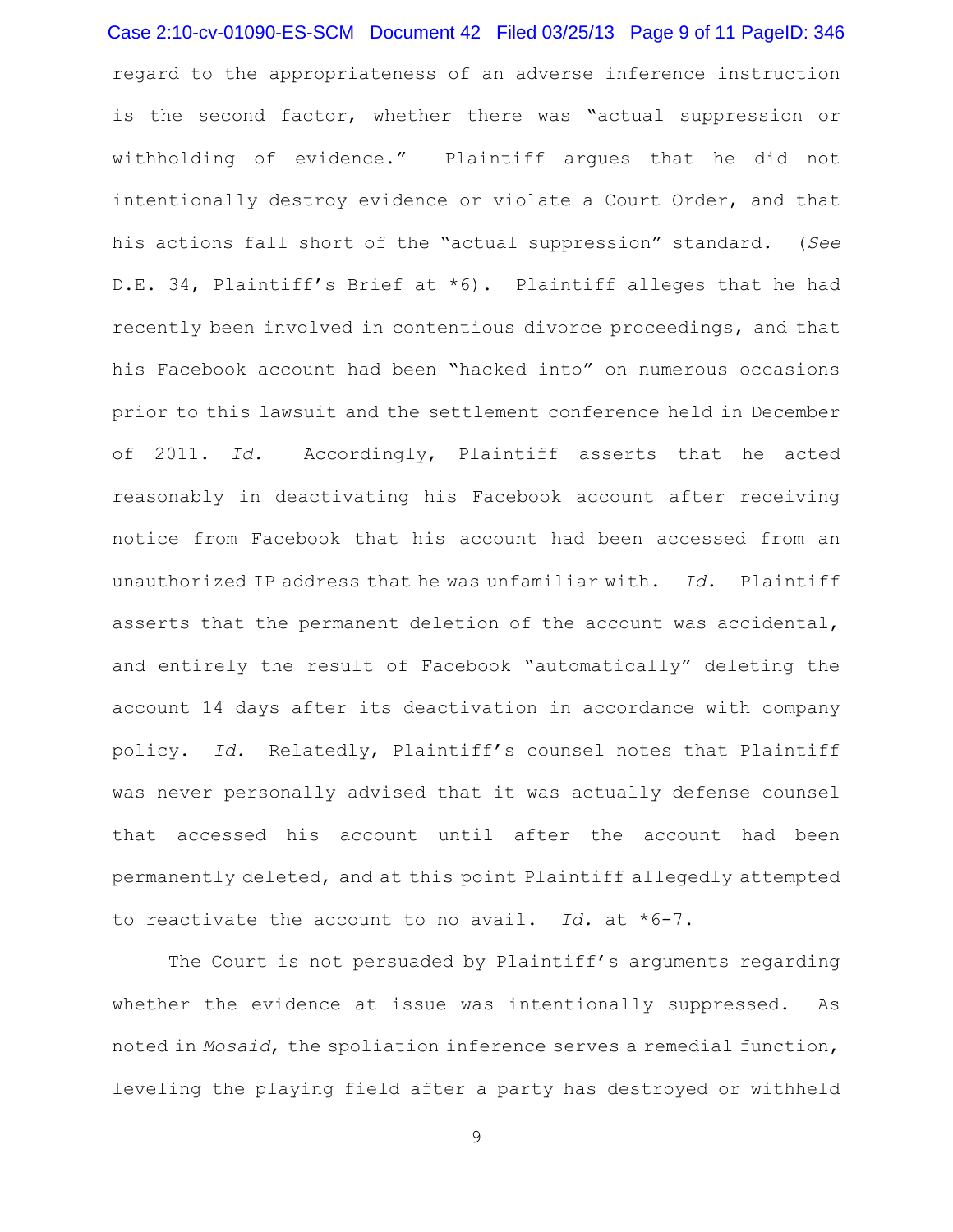relevant evidence, thereby prejudicing the opposing party. *Mosaid*, 348 F.Supp.2d at 338. With regard to "actual suppression," the court in *Mosaid* is clear in finding that, so long as the evidence is relevant, the "offending party's culpability is largely irrelevant," as it cannot be denied that the opposing party has been prejudiced. *Id.* Even if Plaintiff did not intend to permanently deprive the defendants of the information associated with his Facebook account, there is no dispute that Plaintiff intentionally deactivated the account. In doing so, and then failing to reactivate the account within the necessary time period, Plaintiff effectively caused the account to be permanently deleted. Neither defense counsel's allegedly inappropriate access of the Facebook account, nor Plaintiff's belated efforts to reactivate the account, negate the fact that Plaintiff failed to preserve relevant evidence. As a result, Defendants are prejudiced because they have lost access to evidence that is potentially relevant to Plaintiff's damages and credibility. In light of all of the above, a spoliation inference is appropriate. *See id.* Case 2:10-cv-01090-ES-SCM Document 42 Filed 03/25/13 Page 10 of 11 PageID: 347

Finally, the Court will address Defendants' request for attorney's fees and costs. Monetary sanctions are used to compensate a party for "the time and effort it was forced to expend in an effort to obtain discovery" to which it was entitled. *Mosaid*, 348 F.Supp.2d at 339. There is no rule of law mandating a particular sanction upon a finding of improper destruction or loss of evidence; rather, such a decision is left to the discretion of the court."